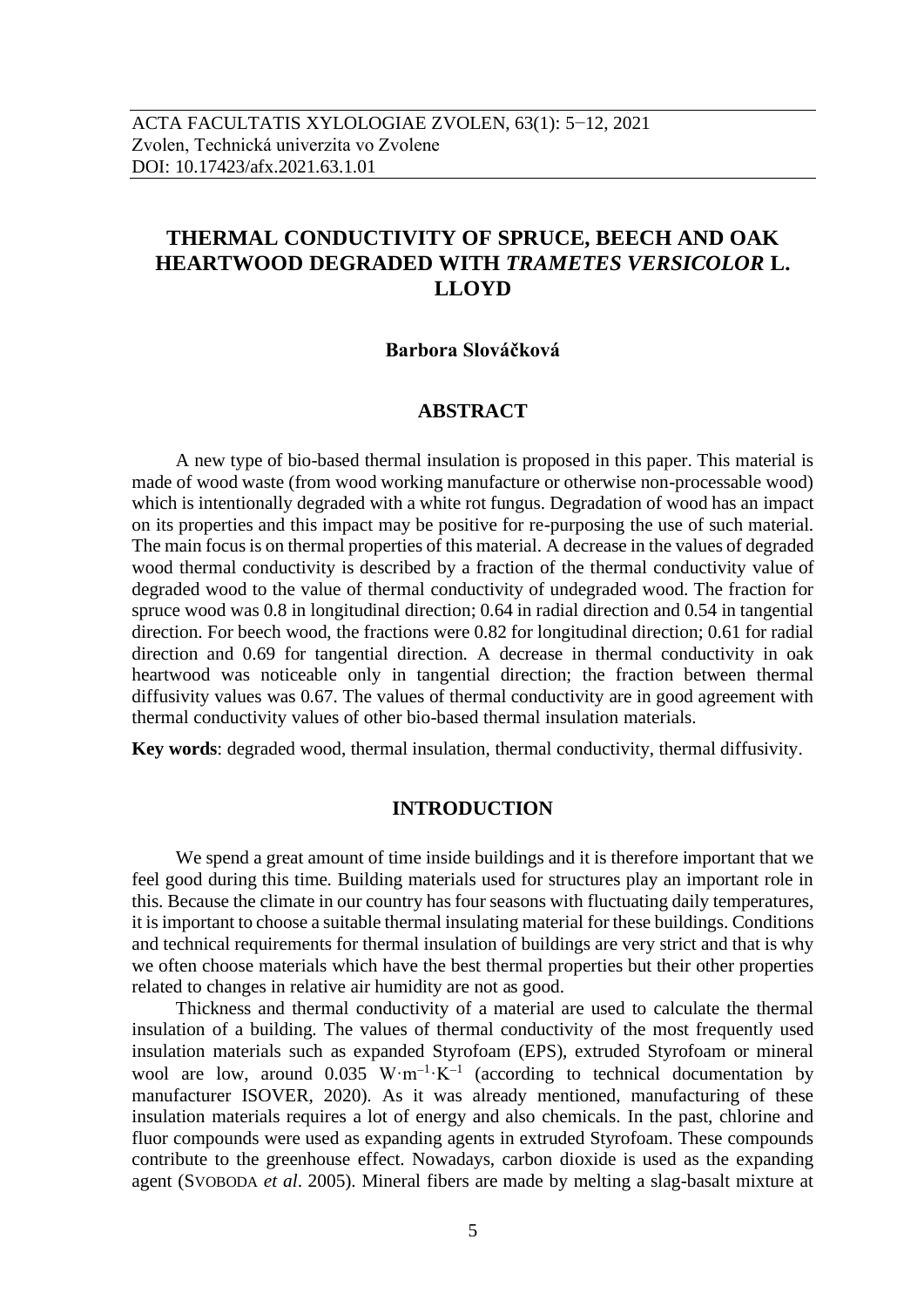very high temperatures. The fibers are then created by centrifugal spinning of the molten mixture at a temperature of 1350–1400°C. Melting of the basalt alone and of this mixture is extremely energy-consuming (SVOBODA *et al*. 2005).

Manufacturing of bio-based thermal insulations does not require the use of hazardous chemicals, nor high temperatures. The material is usually grinded into fine fibers, mixed with water and adhesives, filled into forms, eventually pressed and the excess water is evaporated by drying the material. Raw material used for bio-based insulations is waste from other manufactures like wood manufacture or agricultural production. The adhesives are usually natural too or they are harmless compounds. Adhesives used in bio-based thermal insulations are latex, resins or even lignin which is already contained in the raw material itself. Thermal insulation from wood fiber uses ammonium sulphate as fire retardant (STEICO flex038 technical documentation), though it is usually used as fertilizer.

One of the biggest advantages of bio-based thermal insulation is that the raw material is already highly hygroscopic. Hygroscopic materials have the capacity of adsorbing and desorbing water vapor which contributes to moderate extremes of humidity in indoor environments (OSANYINTOLA and SIMONSON 2006, PALUMBO *et al*. 2016, QIN *et al*. 2011, SIMONSON *et al*. 2004). The research by PALUMBO *et al*. (2018) confirmed, that natural materials absorb water immediately after beginning of the experiment. It is important to take this property into consideration as well since water vapors are present inside and outside of buildings all the time. Their movement can affect the performance of materials and foremost the comfortability of spending time in the building. Keeping air humidity at a certain, equilibrium level is important for a healthy living. Hence, natural movement of air humidity inside the material can become an important factor and an advantage in designing buildings.

Bio-based thermal insulations which are available on the market are made of wood fibers (STEICO) and recycled newspaper (blow-in cellulose insulation, STEICO and ISOCELL). Other proposed raw materials for bio-based thermal insulations are hay, corn pith and alginic acid (PALUMBO *et al*. 2018), coniferous tree needles and starch (MUIZNIECE *et al*. 2015, MUIZNIECE and BLUMBERGA 2016), coconut husk (VAN DAM 2004, ALAVEZ-RAMIREZ 2012, PANYAKAEW and FOTIOS 2011), wood saw dust (CETINER and SHEA 2018) and also mycelium (AMSTISLAVSKIJ *et al*. 2017, XING *et al*. 2018).

Another proposed bio-based insulation raw material is wood infested with a wood decaying fungus. Wood decaying fungi decrease the mass of the wood and the wood becomes more porous (REINPRECHT 2008). These properties – low mass and high porosity are significant for thermal insulations. The main focus of this work was to compare thermal conductivity values of degraded wood species to reference data of thermal conductivity values of undegraded wood species. Thermal conductivity values of degraded wood species were then compared to thermal conductivity values of other bio-based thermal insulations, available on the market and also experimental ones.

## **MATERIALS AND METHOD**

Three wood species were chosen for this experiment. The researched wood species are the most widespread species in Slovakia (Zelená správa za rok 2019 - MORAVČÍK *et al.* 2020). From coniferous trees, it is spruce (*Picea abies,* L.). Among deciduous trees species it is beech (*Fagus sylvatica,* L.) and oak (*Quercus petraea,* Matt. Liebl.), its heartwood part was used for the experiment. The different wood species were also chosen to compare the effect of degradation on thermal properties. Spruce wood was provided by a wooden window frames manufacturer and beech and oak heartwood lumber was stored at the Department of Wood Science. The samples were cut and sanded to a size of  $50 \times 50 \times 8$  mm. The smallest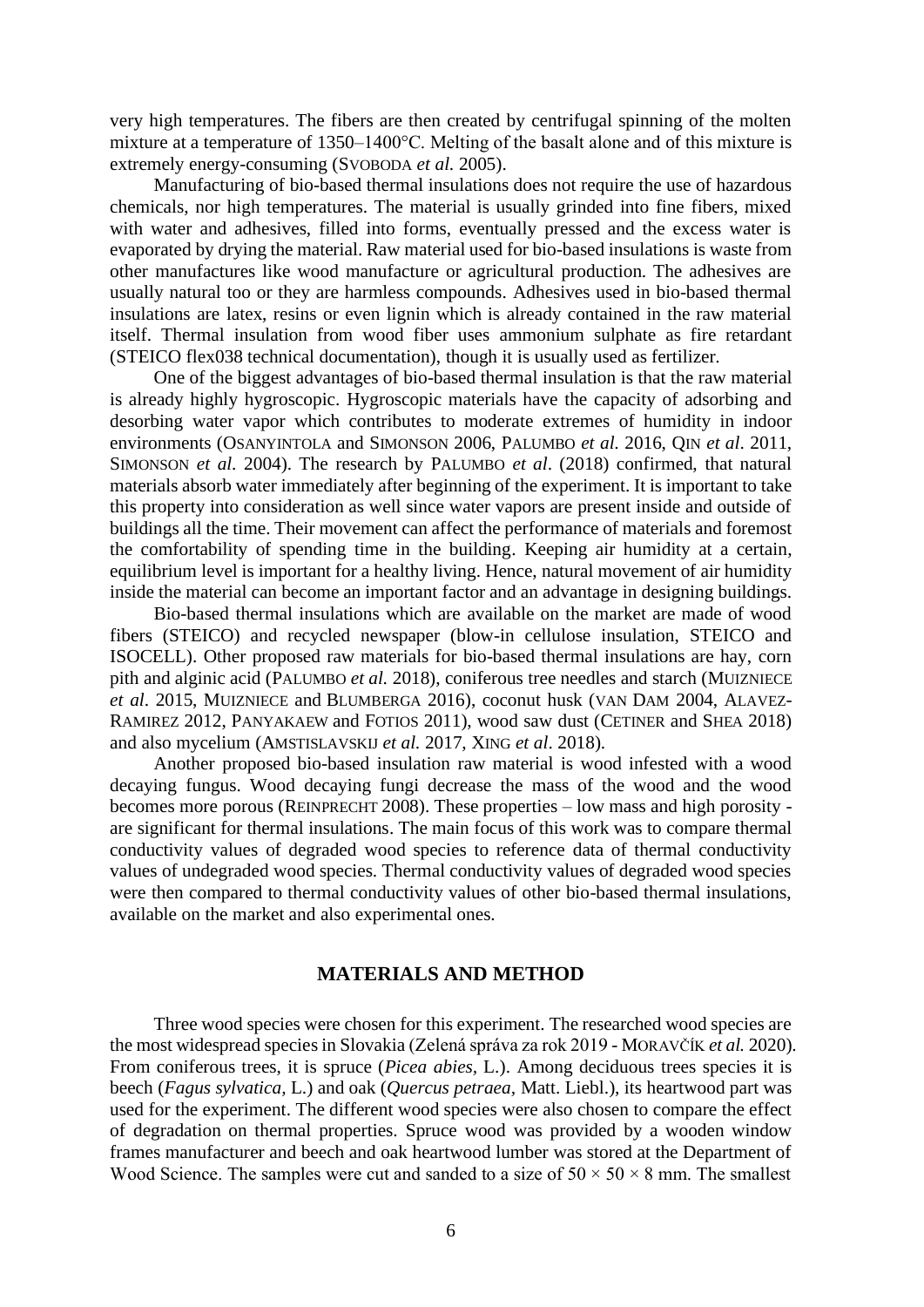dimension of the sample was cut accordingly to each anatomical direction on wood. A total of 8 samples per anatomical direction per wood species were used for thermal properties measurement. The size of the samples was limited by the dimensions of the Kolle flasks. These dimensions were also determined by preliminary calculations of the thermal field in wood according to literature (HRČKA and BABIAK 2017).

The intentional degradation was performed in the laboratory of Department of Wood Technology. Kolle flasks were sterilized in an autoclave prior to the experiment. A malt extract (prepared accordingly to STN EN 113) was poured into the Kolle flasks and it was inoculated with growing fungal cultures. The fungus was incubated until the surface of the malt extract was fully covered with mycelia growth. The samples were submerged in distilled water for 24 hours prior to the degradation experiment. Four or five samples were placed into one Kolle flask. Each sample was placed on a "U" shaped stainless steel support. Duration of the intentional degradation was 6 months. This duration was chosen according to results from a similar experiment (SLOVÁČKOVÁ *et al.* 2018). After the time has passed, the samples were taken out of the Kolle flasks and cleaned off of visible mycelium remnants. The samples were then submerged in distilled water. Submerging caused all air inside the sample to escape and this gradually stopped activity of the fungus. Wood decaying fungi need an air content of at least 5–20 % to be able to survive in wood (RYPÁČEK 1957). Each wood species was put into a separate container. The distilled water was changed gradually, once in every two weeks. The samples were kept in water until they reached a maximum moisture content. The maximum moisture content was checked regularly by weighing the samples.

After the samples reached the maximum moisture content, they were taken out of the distilled water and put into an air-conditioning chamber (A/C chamber, Binder, model KBF 780, Tuttlingen, Germany) at an air temperature of  $20 \pm 2^{\circ}$ C and a relative air humidity of  $60 \pm 3$ %. When the samples reached the maximum moisture content, their dimensions were measured with a slide caliper (Mitutoyo Absolute Digimatic) and their masses were determined (laboratory scale RADWAG, Analytical Balances, model XA 60/20/X, accuracy  $1.10^{-5}$  g).

Thermal properties were measured and calculated according to a method proposed by HRČKA and SLOVÁČKOVÁ (2019). Four samples with two heating foils and three thermocouples and a pyrometer were assembled in a fixed position (according to scheme 2; HRČKA and SLOVÁČKOVÁ 2019). Position of the thermocouples was fixed with a cellulose based scotch tape. The calculation was created in MS Excel Visual Basic for Applications and the Solver add-in program of MS Excel according to the equation proposed by HRČKA and BABIAK (2017).

The equation is solved as an 3-dimensional problem. Data needed to find the solution are gathered from measuring of the temperature change during a period of time (one hour per run) with the three thermocouples and the pyrometer. Thicknesses of the samples were also determined and their densities were calculated. The performance of the heating foil is also needed for the calculation, this was determined by Ohm´s equation. The final solutions of the equation are thermal conductivity, thermal diffusivity and specific heat capacity for all anatomical directions in wood. Because the measurement and evaluation of the results take a considerable amount of time, a follow-up experiment with undegraded wood was not performed. The results of thermal properties of undegraded wood done with this same method were published in other works (HRČKA and BABIAK 2017; SLOVÁČKOVÁ *et al.* 2018), so these data were used as reference data.

The 8 degraded samples were randomly divided into two sets, four samples each, for measuring thermal properties. Due to the level of degradation, only one full set of four samples was possible for some groups of samples (the second set of longitudinal and radial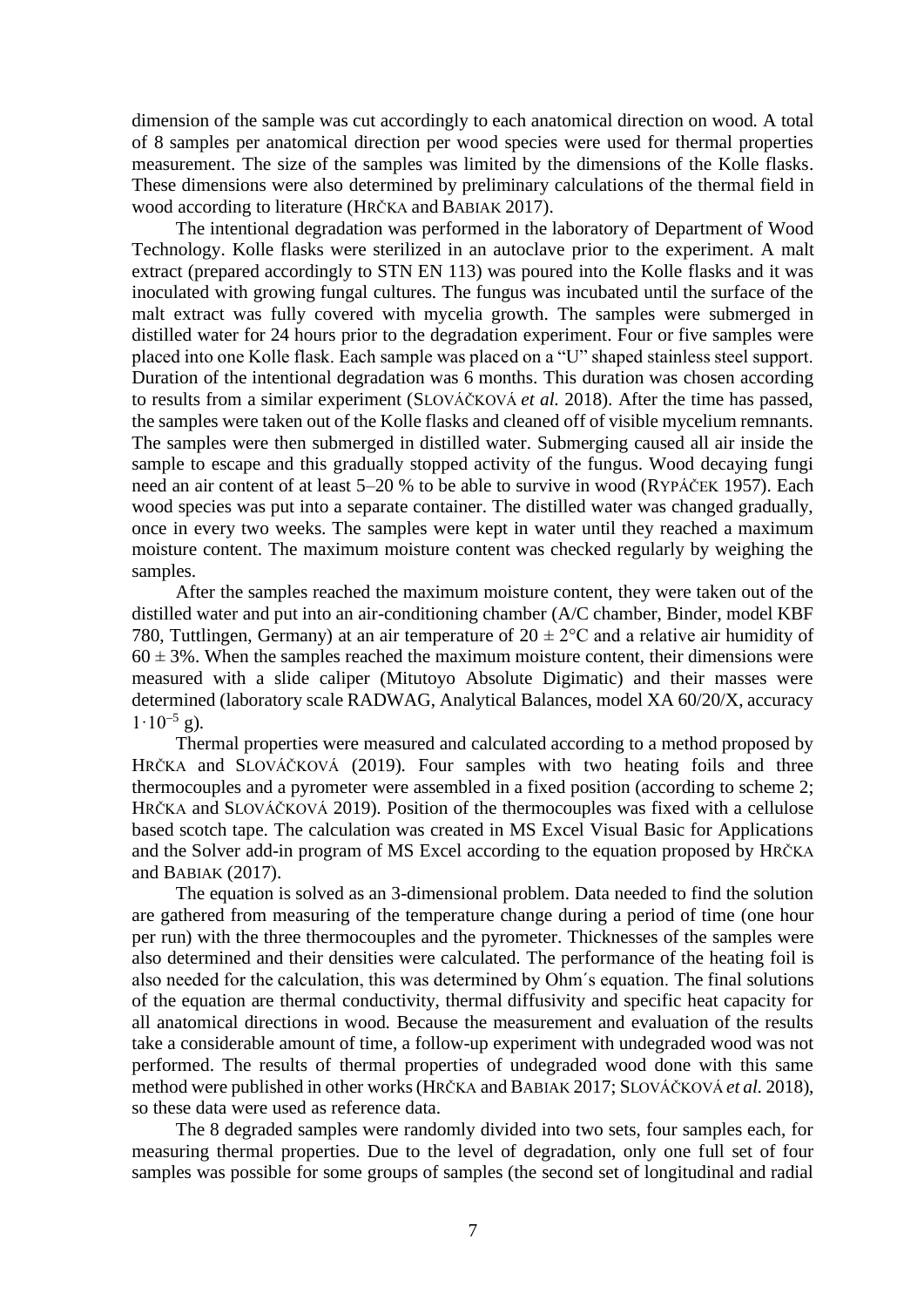direction groups of spruce wood contained only three samples). In these sets, the missing sample was always substituted by randomly choosing one sample from the full set.

#### **RESULTS**

Medians of thermal conductivity values (*λ*), thermal diffusivity values (*a*) and specific heat capacity values (*c*) of the researched degraded wood species measured at their equilibrium moisture content reached at the air temperature of  $20 \pm 2^{\circ}$ C and relative air humidity of 60  $\pm$ 3% are presented in Table 1. Equilibrium moisture contents reached at these conditions were 15.2% for degraded spruce wood, 15.0% for degraded beech wood and 14.9% for degraded oak heartwood. It must be noted, that these moisture contents were reached in the process of desorption and they are higher by approximately 2.5 % than moisture contents reached in the process of sorption. Densities of the degraded samples were 242.9 kg·m<sup>-3</sup> for spruce wood, 375.4 kg·m<sup>-3</sup> for beech wood and 523.8 kg·m<sup>-3</sup> for oak heartwood. Thicknesses of the measured samples were 7.64 mm for spruce wood, 8.29 mm for beech wood and 7.78 mm for oak heartwood.

| Wood species | Anatomical<br>direction | Thermal<br>conductivity<br>$W(m \cdot K)^{-1}$ | Thermal diffusivity<br>$\lceil m^2 \cdot s^{-1} \rceil$ | Specific heat capacity<br>$[kJ \cdot (kg \cdot K)^{-1}]$ |
|--------------|-------------------------|------------------------------------------------|---------------------------------------------------------|----------------------------------------------------------|
|              | L                       | 0.28                                           | $6,97 \cdot 10^{-7}$                                    |                                                          |
|              |                         | $(0.27 \text{ to } 0.28)$                      | $(6.82 \cdot 10^{-7} \text{ to } 7.13 \cdot 10^{-7})$   |                                                          |
| Degraded     | R                       | 0.09                                           | $2,50 \cdot 10^{-7}$                                    | 1.48                                                     |
| spruce       |                         | $(0.08 \text{ to } 0.10)$                      | $(2.33 \cdot 10^{-7} \text{ to } 2.88 \cdot 10^{-7})$   | $(1.43 \text{ to } 1.55)$                                |
|              | T                       | 0.07                                           | $2,15 \cdot 10^{-7}$                                    |                                                          |
|              |                         | $(0.07 \text{ to } 0.07)$                      | $(1.99 \cdot 10^{-7} \text{ to } 2.22 \cdot 10^{-7})$   |                                                          |
|              | L                       | 0.31                                           | $6,69 \cdot 10^{-7}$                                    |                                                          |
|              |                         | $(0.31 \text{ to } 0.33)$                      | $(6.05 \cdot 10^{-7} \text{ to } 7.46 \cdot 10^{-7})$   |                                                          |
| Degraded     | $\mathbf R$             | 0.14                                           | $2,75 \cdot 10^{-7}$                                    | 1.35                                                     |
| beech        |                         | $(0.13 \text{ to } 0.15)$                      | $(2.40 \cdot 10^{-7} \text{ to } 2.99 \cdot 10^{-7})$   | $(1.24 \text{ to } 1.40)$                                |
|              | T                       | 0.11                                           | $2,13\cdot10^{-7}$                                      |                                                          |
|              |                         | $(0.10 \text{ to } 0.11)$                      | $(1.91 \cdot 10^{-7} \text{ to } 2.35 \cdot 10^{-7})$   |                                                          |
|              | L                       | 0.35                                           | $4,81 \cdot 10^{-7}$                                    |                                                          |
|              |                         | $(0.34 \text{ to } 0.35)$                      | $(4.29 \cdot 10^{-7} \text{ to } 5.34 \cdot 10^{-7})$   |                                                          |
| Degraded oak | R                       | 0.20                                           | $2,65 \cdot 10^{-7}$                                    | 1.32                                                     |
| heartwood    |                         | $(0.20 \text{ to } 0.21)$                      | $(2.55 \cdot 10^{-7} \text{ to } 2.71 \cdot 10^{-7})$   | $(1.23 \text{ to } 1.39)$                                |
|              | T                       | 0.14                                           | $2,46 \cdot 10^{-7}$                                    |                                                          |
|              |                         | $(0.13 \text{ to } 0.15)$                      | $(1.95 \cdot 10^{-7} \text{ to } 2.70 \cdot 10^{-7})$   |                                                          |

**Tab. 1 Medians and quartiles Q1 and Q3 of thermal conductivity values, thermal diffusivity values, specific heat capacity for all anatomical directions of the researched wood species.**

It is apparent, that the values of  $\lambda$  are the highest in longitudinal direction and the lowest in tangential direction. Degraded spruce wood reached the lowest values of *λ* from all researched wood species. It seems that the low density and high porosity of degraded spruce wood were significant factors influencing the values of *λ*.

The *a* values in transversal directions of degraded wood are in a similar range. The *a*  value in longitudinal direction of degraded oak heartwood is lower than the *a* values in longitudinal directions in the other two wood species. Degraded spruce and beech wood reached a similar value of *a* in longitudinal direction. Thermal diffusivity is defined as the ratio of *λ* to the product of density and *c*. Hence, a conclusion on the density itself influencing the values of *a* is not possible to state without taking the influence of *c* and  $\lambda$  on thermal diffusivity into consideration as well. As it was similarly stated by GLASS and ZELINKA (2010),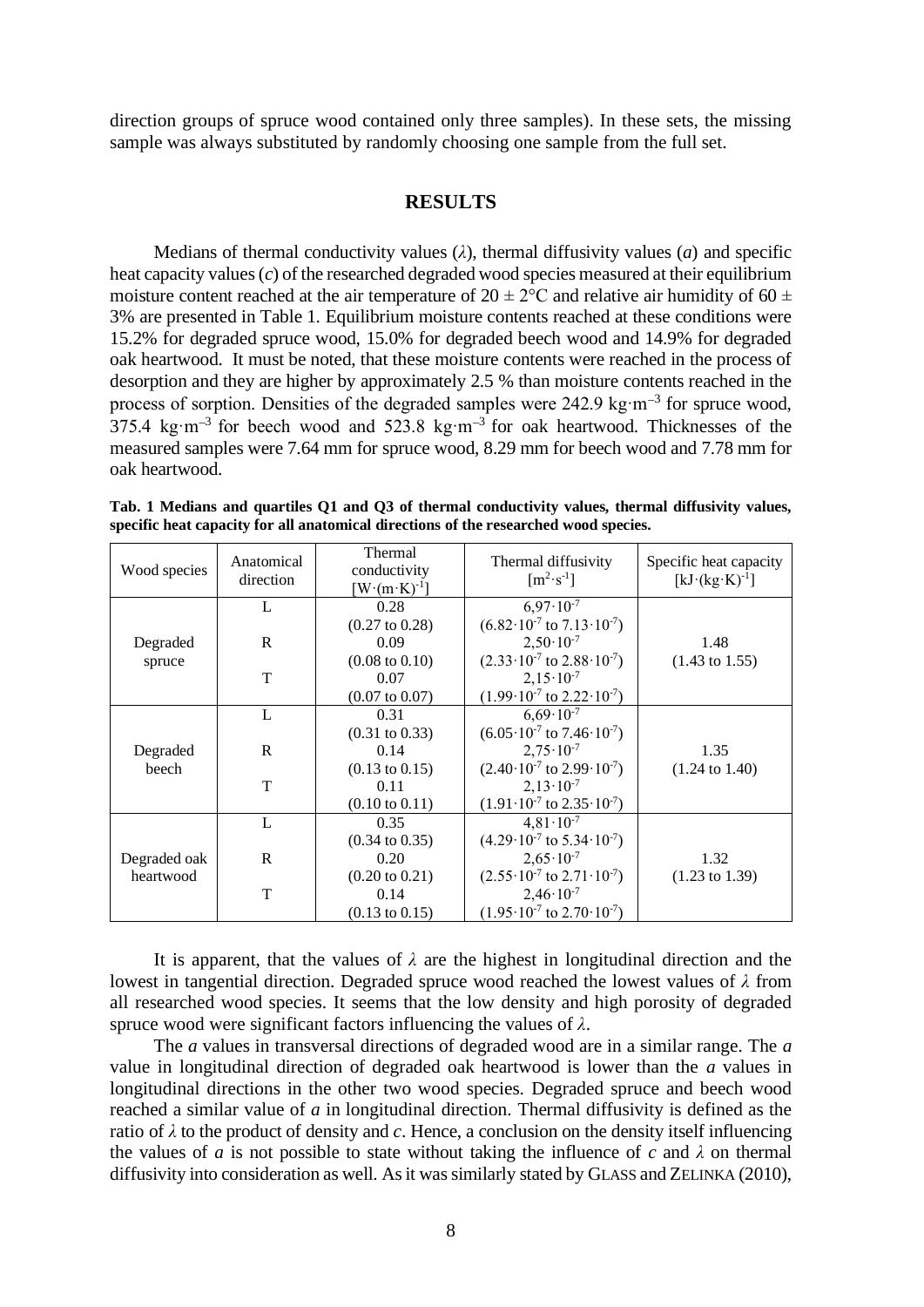conclusions regarding the thermal diffusivity variation with temperature and density are often based on calculating the effect of these variables on heat capacity and thermal conductivity.

All degraded wood species reached a value of specific heat capacity within a similar range despite having different densities. Specific heat capacity does not depend on wood species. It depends on temperature and moisture content of wood (GLASS and ZELINKA 2010).

Thermal conductivity values of degraded spruce wood are lower than in undegraded spruce wood. The  $\lambda$  values of undegraded spruce wood were 0.35 W· $(m \cdot K)^{-1}$  in the longitudinal direction;  $0.14 \text{ W} \cdot (\text{m} \cdot \text{K})^{-1}$  in radial direction and  $0.13 \text{ W} \cdot (\text{m} \cdot \text{K})^{-1}$  in tangential direction (SLOVÁČKOVÁ *et al*. 2018). These values were determined at an air temperature of  $20 \pm 2^{\circ}$ C and relative air humidity of 65  $\pm$  3%.

*λ* values for degraded beech wood are also lower than in undegraded beech wood. The *λ* values for undegraded beech wood were (determined at an air temperature of  $20 \pm 2$ °C and a relative air humidity of 65%): 0.38 W $\cdot$ (m $\cdot$ K)<sup>-1</sup> in the longitudinal direction; 0.23 W $\cdot$ (m $\cdot$ K)<sup>-</sup> <sup>1</sup> in radial direction and 0.16 W·(m·K)<sup>-1</sup> in tangential direction (HRČKA and BABIAK 2017). Hrčka and Babiak also stated *a* values of undegraded beech wood:  $2.9 \cdot 10^{-7}$  m<sup>2</sup> $\cdot$ s<sup>-1</sup> in longitudinal direction;  $1.7 \cdot 10^{-7}$  m<sup>2</sup> $\cdot$ s<sup>-1</sup> in radial direction and  $1.2 \cdot 10^{-7}$  m<sup>2</sup> $\cdot$ s<sup>-1</sup> in tangential direction. These values are lower than *a* values of degraded beech wood which means that degraded beech wood reacts to temperature changes faster than undegraded wood.

Degraded oak heartwood has similar *λ* values as undegraded oak wood. The *λ* value in longitudinal direction was 0.348 W·(m·K)<sup>-1</sup>; 0.200 W·(m·K)<sup>-1</sup> in radial direction and 0.21 W·(m·K)<sup>−</sup><sup>1</sup> in tangential direction (POŽGAJ *et al.* 1997). Only the *λ* value in tangential direction of degraded oak heartwood was lower compared to the *λ* value in tangential direction of undegraded oak wood. Varying porosity of the oak heartwood samples is suggested as one of the factors which caused a decrease in the value of *λ* only in tangential direction. The samples used for measuring thermal properties in tangential direction had a lower average porosity by approximately 6% than the samples used for measuring thermal properties in longitudinal and radial direction.

## **DISCUSSION**

*λ* values of various other bio-based thermal insulations are listed in table 2. The values of existing thermal insulations available on the market and also experimental bio-based thermal insulations are presented. All values were measured at similar conditions; an air temperature of  $20 \pm 2^{\circ}$ C and relative air humidity of 50–65%.

| Type of insulation                  | Thermal conductivity | Source                             |
|-------------------------------------|----------------------|------------------------------------|
|                                     | $W(m \cdot K)^{-1}$  |                                    |
| STEICO flex038                      | 0.038                | Technical documentation of STEICO  |
|                                     |                      | flex038 product, 2020              |
| Blow-in cellulose (ISOCELL, STEICO) | 0.038                | Technical documentation of Blow-in |
|                                     |                      | cellulose product, 2020            |
| Coconut husk $+$ bagasa             | $0.048 - 0.068$      | PANYAKAEW, FOTIOS (2011)           |
| Needles of coniferous trees         | $0.0562 - 0.0654$    | MUIZNIECE et al. (2015)            |
| Saw dust                            | $0.0568 - 0.0629$    | CETINER and SHEA (2018)            |
| Corn pith and alginic acid          | 0.042; 0.048         | PALUMBO et al. (2018)              |
| Mycelium                            | $0.078 - 0.081$      | XING et al. (2018)                 |
|                                     | $0.05 - 0.07$        | AMSTISLAVSKIJ (2017)               |

**Tab. 2** *λ* **values of various bio-based thermal insulations. Thermal insulations available on the market are divided from experimental materials.**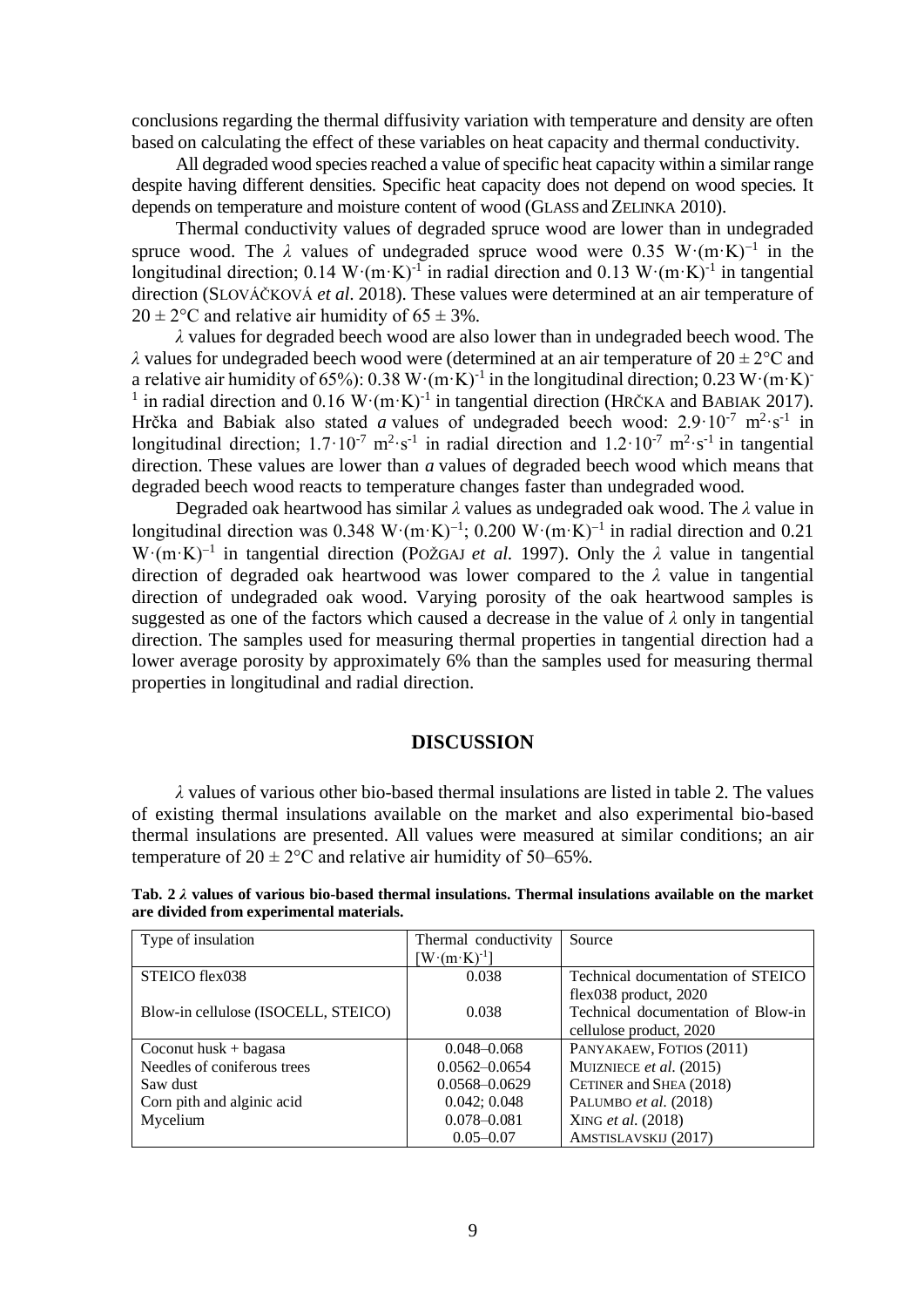Based on the values listed in Table 2., it is possible to conclude that the *λ* values of bio-based thermal insulations are in a similar range. The *λ* value of degraded spruce wood in tangential direction comes the closest to  $\lambda$  values of other bio-based thermal insulations. It is necessary to note, that the samples measured in the experiment in this paper were all solid whereas the materials listed in Table 2. were measured in an disintegrated state and made into a board.

Higher  $\lambda$  values may be caused by the influence of moisture on thermal properties of wood. Thermal conductivity value increases with increasing moisture content of wood (GLASS and ZELINKA 2010). Considering that raw materials for bio-based thermal insulations are highly hygroscopic and they absorb moisture immediately (PALUMBO *et al*. 2018), the fact that moisture content influences  $\lambda$  values must be taken in account.

Materials absorb water differently. Their moisture content at the same relative air humidity can differ. Inorganic materials are also able to absorb water. As it was proven in the research by Palumbo *et al*. (2018), extruded Styrofoam did not absorb water until relative air humidity reached 80% and then absorbed water abruptly, 4% at once. The absorption continued slowly until the material reached a 7% moisture content. The research by LI *et al*. (2020) showed, that polyphenolic insulation material reached a moisture content of 6% at a relative air humidity of 65%. Polyurethane insulation material reached a moisture content of only 1.5% at the same relative air humidity.

The equilibrium moisture contents of the materials listed in Table 2 were: at a relative humidity of  $65\%$  - wood wool w =  $8\%$ ; corn pith w =  $10\%$  (PALUMBO *et al.* 2018; saw dust  $w= 6.5-6.8\%$  (CETINER and SHEA 2018). Equilibrium moisture contents of the samples used in our experiment reached at relative air humidity of 60% were: degraded spruce wood  $w =$ 15.2%; degraded beech wood  $w = 15.0\%$  and degraded oak heartwood  $w = 14.9\%$ . The experiment was performed in a desorption process, that is why the equilibrium moisture contents are slightly higher. Equilibrium moisture contents of the samples reached at the same relative air humidity but in the process of sorption were: 13.3% in degraded spruce wood; 12.3% in degraded beech wood and 11.9% in degraded oak heartwood. The difference in the moisture contents is small, but it may have had a small impact on the final values of degraded wood´s thermal properties presented in Table 1.

#### **CONCLUSION**

The main focus of this work was thermal conductivity of wood degraded with the white rot fungus *Trametes versicolor*. The experiment was performed on three wood species – spruce, beech and oak heartwood. The values of  $\lambda$  in degraded spruce and beech wood conditioned at relative air humidity of  $60 \pm 5$  % were lower than  $\lambda$  values of undegraded spruce and beech wood. In degraded oak heartwood, only the *λ* value in tangential direction was lower than the  $\lambda$  value of undegraded oak heartwood. To compare the decrease in thermal conductivity values, ratios of degraded and undegraded thermal conductivities are presented: longitudinal direction in spruce 0,8; radial direction 0,64; tangential direction 0,54. The ratios for beech wood are as follows: *λ* ratio of degraded and undegraded wood for longitudinal direction 0,82; for radial direction 0,61 and 0,69 for tangential direction. The ratio for oak heartwood in tangential direction is 0,67.

The *λ* values of degraded spruce wood in tangential direction come close to *λ* values of experimental bio-based thermal insulations. It is important to note that values of thermal properties presented in this paper were measured in the process of desorption and the moisture content of the material was slightly higher than in the process of sorption which could have had an influence on the final values.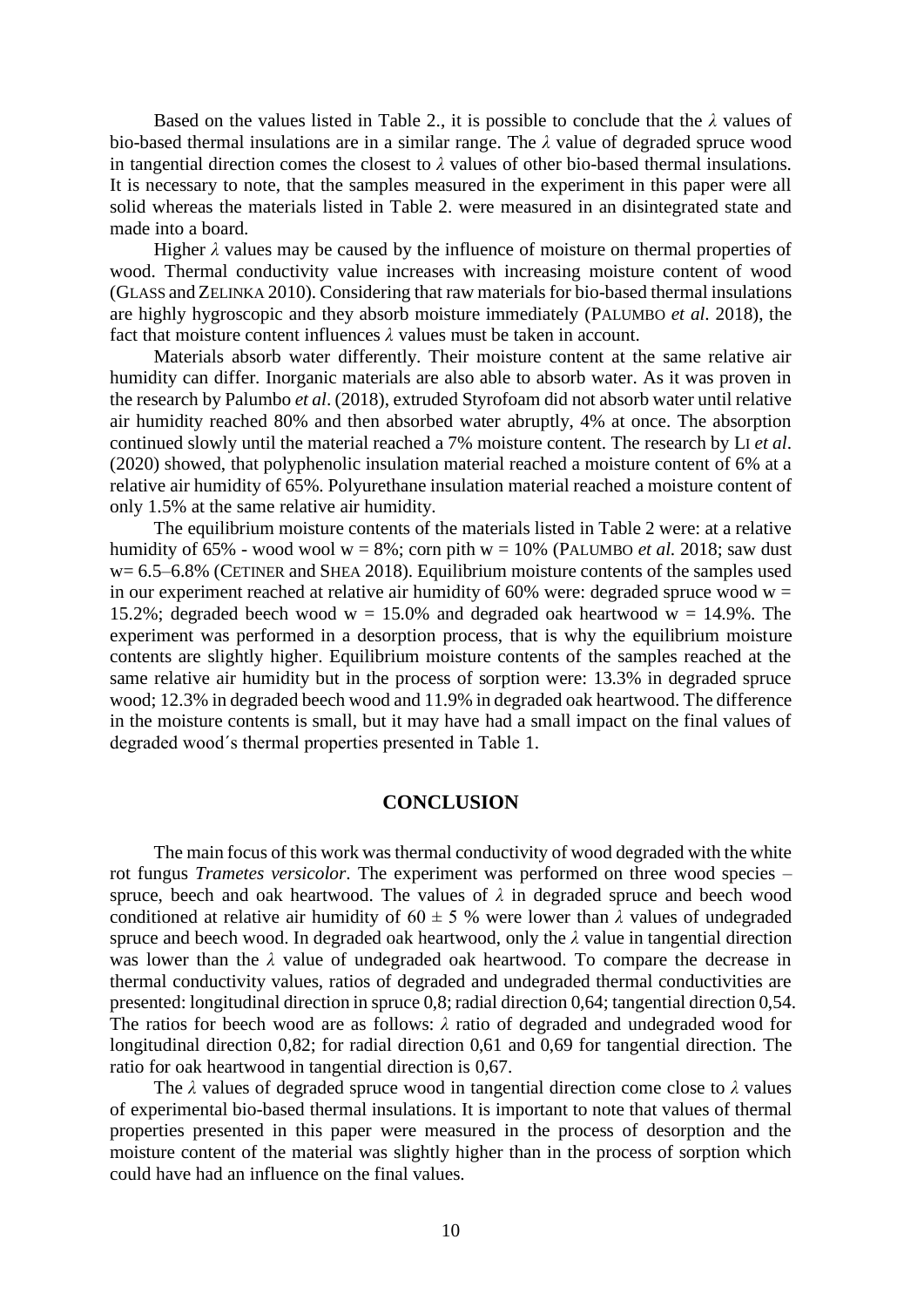Bio-based thermal insulations are a suitable ecological alternative to inorganic thermal insulations. The *λ* values of bio-based thermal insulation are slightly higher than *λ* values of inorganic thermal insulations, but they have few advantages. The main advantage is, that the raw material for their production can be planted and raised and the manufacturing of these materials has a minimal impact on the environment.

#### **REFERENCES**

ALAVEZ-RAMIREZ, R., CHIÑAS-CASTILLO, F., DOMINGUEZ-MORALES, V., J., ORTIZ-GURMAN, M. 2012. Thermal conductivity of coconut fibre filled ferrocement sandwich panels. In Construction and Building Materials, 37: 425–431.

AMSTISLAVSKI, P., YANG, Z., WHITE, M., D. 2017. United States Patent Application Publication; U. S. Patent and Trademark Office: Washington, DC, USA, 2017

CETINER, I., SHEA, A., D. 2018. Wood waste as an alternative thermal insulation for buildings. In Energy & Buildings, 168: 374–384

GLASS, S., V., ZELINKA, S., L. 2010. Chapter 4. Moisture relations and Physical Properties of Wood. In: Wood Handbook – Wood as an engineering material, Forest Products Laboratory. 2010, Madison, Wisconsin.

HRČKA, R., BABIAK, M. 2017. Wood thermal properties. In Wood in civil engineering. Zagreb: InTech.

HRČKA, R., SLOVÁČKOVÁ, B. 2019. The Method of Wood Emmisivity Measurement. In Acta Facultatis Xylologiae Zvolen, 61(2): 17–24.

ISOCELL technical documentation, 2020. https://www.isocell.com/pdf/products/sk/D%C3%A1tov% C3%BD%20doklad%20k%20v%C3%BDrobku\_Zellulose\_SK.pdf [3.12.2020]

ISOVER technical documentation, 2020.<https://www.isover.sk/produkty/isover-woodsil> [3.12.2020] LI., Y., SUN, Y., QIU, J., LIU, T., YANG, L., SHE, H. 2020. Moisture absorption characteristics and thermal insulation performance of thermal insulation materials for cold region tunnels. In Construction and Building Materials, 237: 117765

MORAVČÍK, M. and team of authors. 2020. Správa o lesnom hospodárstve v Slovenskej republike za rok 2019 – Zelená správa (Report about forestry in Slovakia in the year 2019 – Green report), Ministry of Agriculture and Rural Development of the Slovak Republic

MUIZNIECE, I., BLUMBERGA, D., ANSONE, A. 2015. The use of coniferous greenery for heat insulation material production. In Energy Procedia, 72: 209–215.

MUIZNIECE, I., BLUMBERGA, D. 2016. Thermal conductivity of heat insulation material made from coniferous needles with potato starch binder. In Energy Procedia, 95: 324–329.

OSANYINTOLA, O., F., SIMONSON, C.,J. 2006. Moisture buffering capacity of hygroscopic materials: experimental facilities and energy impact. In Energy Build, 38: 1270–1282.

PALUMBO, M., LACASTA, A., M., HOLCROFT, N., SHEA, A., WALKER, P. 2016. Determination of hygrothermal parameters of experimental and commercial bio-based insulation materials, Constr. Buil. Mater., 124: 269–275.

PALUMBO, M., LACASTA, A., M., GIRALDO, M., P., HAURIE, L., CORREAL, E. 2018. Bio-based insulation materials and their hygrothermal performance in a building envelope system (ETICS). In Energy & Buildings, 174: 147−155.

PANYKAEW, S., FOTIOS, S. 2011. New thermal insulation boards made from coconut husk and bagasse. In Energy and Buildings, 43: 1732–1739.

POŽGAJ, A., CHOVANEC, D., KURJATKO, S., BABIAK, M. 1997. Štruktúra a vlastnosti dreva. Bratislava: Príroda, a.s., ISBN 80-07-00960-4.

QIN, M., WALTON, G., BELARBI, R., ALLARD, F. 2011. Simulation of whole building coupled hygrothermal-airflow transfer in different climates, In Energy Convers. Manag., 52: 1470−1478.

REINPRECHT, L. 2008. Ochrana dreva., 1. vyd. Zvolen: Technická univerzita vo Zvolene, 2008. 453 S. ISBN 978-80-228-1863-6

RYPÁČEK, V. 1957. Biologie dřevokazných hub. Praha: Nakladatelství Československé Akademie Věd, 209 p.